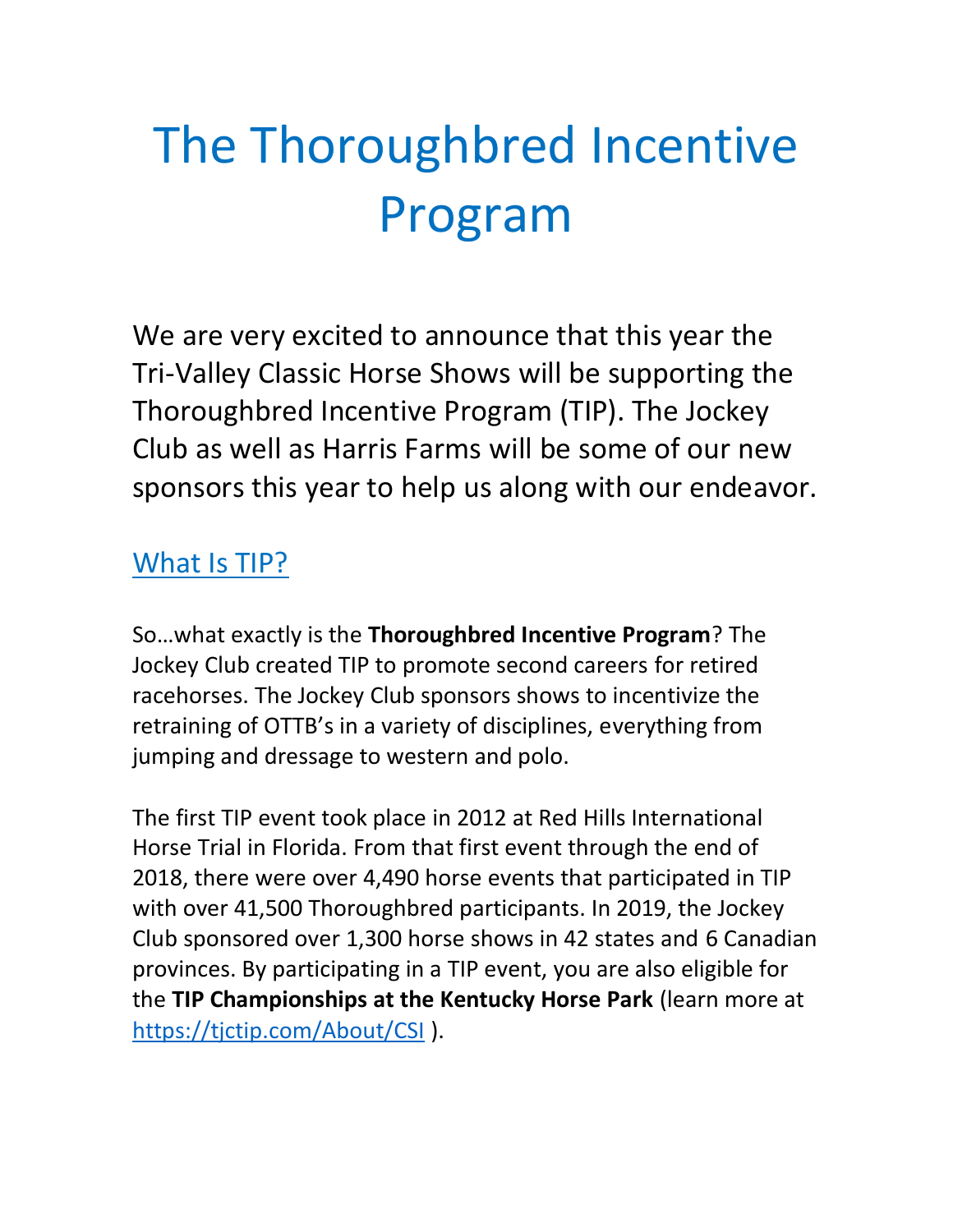### How Do I Participate?

Now that you are caught up on what TIP is, you are probably wondering how you can enter your Thoroughbred in a TIP event. Here are the **eligibility requirements** for your OTTB:

- $\checkmark$  The horse must be **registered** with The Jockey Club or in an approved stud book from another country
- ✓ Riders and owners must apply for a **TIP number** online [\(https://tjctip.com/MEMBERLOGIN\)](https://tjctip.com/MEMBERLOGIN)
- $\checkmark$  At the TIP show, turn in:
	- o The horse's registered name, show name, rider name and TIP number
	- o OR a completed TIP number request form
- ✓ Sign up for a (FREE!) **Interactive Registration** account at [www.registry.jockeyclub.com](http://www.registry.jockeyclub.com/) to look up pedigrees and tattoo numbers

### TIP at the Tri-Valley Classic Horse Shows

Starting this year, the Tri-Valley Classics will be working with The Jockey Club to incorporate TIP into our shows. We will be running the TIP classes concurrently with our regular classes. Therefore, for now, we will not be offering separate TIP-specific classes. The judge and the show office will be aware of which horses are participating in TIP in order to keep track of TIP point standings.

Furthermore, at each of our three shows, we will be offering one TIP hunter high point award and one TIP jumper high point award, all of which will be provided by The Jockey Club. Any TIP high point award-winners will, of course, still be eligible to win one of the regular class ribbons and class prizes.